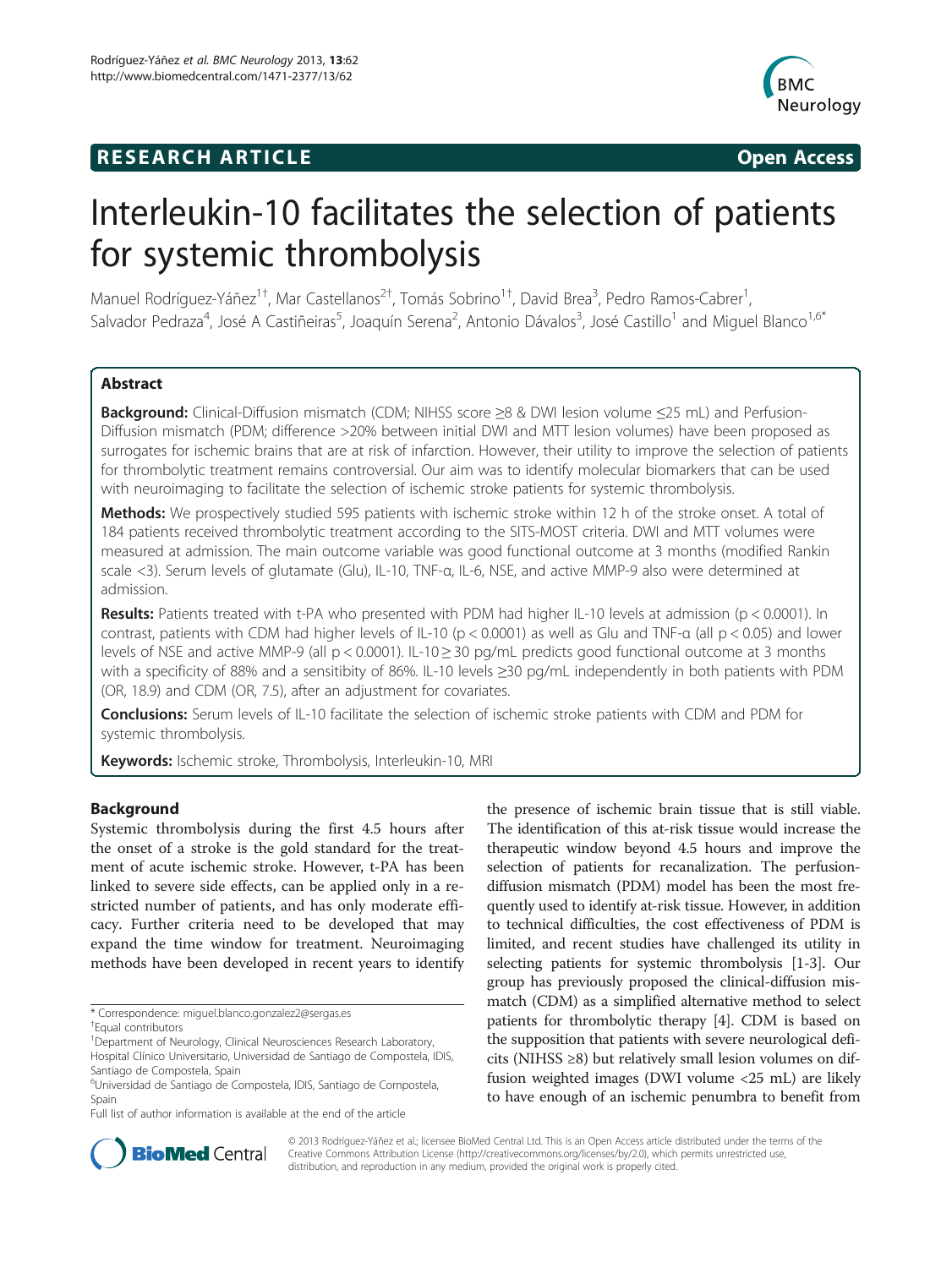revascularization. Subsequent studies by other groups have confirmed the utility of CDM [\[5-7](#page-6-0)]. However, the usefulness of CDM to improve the selection of patients for thrombolytic treatment has not been confirmed.

Moreover, previous studies by our group have demonstrated that salvageable brain, which is defined as the presence of CDM, may be predicted by a number of molecular signatures of ischemic but non-infarcted brain. Specifically, higher levels of IL-10, TNF- $\alpha$  and Glu as well as lower levels of NSE, IL-6 and active MMP-9 have been associated with the presence of CDM [\[8](#page-6-0)].

Our aim was to study whether serum levels of several biomarkers could facilitate the selection of ischemic stroke patients with CDM or PDM for systemic thrombolytic treatment with t-PA.

# Methods

#### Study population and patients characteristics

We prospectively evaluated 835 consecutive patients with hemispheric ischemic stroke who were admitted to two university hospitals within the first 12 hours of their stroke onset. Patients who presented with stroke on awakening  $(n = 38)$ , severe systemic disease  $(n = 27)$ , dementia  $(n = 9)$ , lesions located within the vertebrobasilar territory  $(n =$ 13), psychiatric disease  $(n = 9)$ , chronic inflammatory disease  $(n = 21)$ , or active infection  $(n = 11)$ , or were enrolled in other clinical trials ( $n = 55$ ), refused to participate in the study  $(n = 4)$ , had technical problems with the MRI  $(n = 9)$ , were lost to follow-up  $(n = 36)$  or were undergoing other recanalization procedures  $(n = 8)$  were excluded from the study. Therefore, a total of 595 patients were included in the study.

The Local Ethical Committees of the Clinical University Hospital of Santiago de Compostela and the Clinical University Hospital Doctor Josep Trueta of Girona approved the protocol. All patients or their relatives gave signed informed consent.

#### Clinical variables and neuroimaging studies

All patients were treated according to the guidelines for the management of ischemic stroke from the European Stroke Organization (ESO) [[9\]](#page-6-0). A total of 184 patients received thrombolytic treatment with t-PA within the first 3 hours of the stroke onset following the SITS-MOST criteria [[10\]](#page-6-0). Demographic data (age, sex), and a prior history of high blood pressure, diabetes, heart disease, hyperlipidemia, alcohol consumption and smoking were recorded. At admission, a blood sample was collected to determine the blood count as well as other biochemistry and molecular markers, and diffusionweighted (DWI) and perfusion-weighted (PWI) magnetic resonance imaging (MRI) was performed. The stroke subtype was classified according to the TOAST criteria [[11\]](#page-6-0) once carotid and transcranial ultrasounds and

ancillary studies were completed. The National Institute of Health Stroke Scale (NIHSS) score (admission, 24 h, 48 h, 72 h and  $90 \pm 7$  days) and the modified Rankin Scale (mRS) (90  $\pm$  7 days) were evaluated by certified investigators. The functional outcome was categorized as good (mRS <3) or poor (mRS  $\geq$ 3).

MR images were obtained at admission on a 1.5 T system (Intera, Philips, Best, The Netherlands) or a 1.5 Magneton Symphony (Siemens, Er- langen, Germany) with echoplanar capabilities of 25-mT/m gradients and 300- to 350-microsecond rise times. The MRI protocol included DWI, T2-weighted, and fluid-attenuated inversion recovery (FLAIR) imaging. The DWI sequence was performed with a b value of 1,000 and was analysed in the trace image to avoid anisotropy. The PWI lesion volume was measured using mean transient time (MTT) maps with a 4-second threshold. PDM was defined as positive when the difference between the DWI and MTT lesion volumes was >20%. Based on previous studies, we defined the presence of CDM as an NIHSS score  $\geq 8$  at admission and a lesion volume during the baseline DWI < 25 mL [\[4](#page-6-0)]. A second MRI to evaluate the DWI volume was performed  $72 \pm 12$  hours in all patients that received thrombolytic therapy, except in 6 patients who died. We evaluated the infarct growth as the percentage difference in DWI volume between the basal MRI (DWI 0 h) and the control MRI (DWI 72 h) according to the following formula: (DWI 72 h - DWI 0 h)/DWI 0 h × 100.

A neuroradiologist who was blind to the clinical data evaluated the DWI and MTT volumes by manual segmentation method.

# Laboratory test

Blood samples, which were obtained from all patients at admission before thrombolytic therapy, were collected in chemistry test tubes, centrifuged at 3000 g for 15 minutes, and immediately frozen and stored at −80°C. Serum levels of interleukin (IL)-6 and tumour necrosis factor (TNF)-α were measured using an immunodiagnostic IMMULITE 1000 System (Diagnostic Products Corporation, California, USA). Neuron-specific enolase (NSE) serum levels were determined by electrochemiluminescence immunoassay using an analyser ELECSYS 2010 (Roche Diagnostics GmbH, Mannheim, Germany). Likewise, the serum levels of IL-10 (Bender Medsystems GmbH, Vienna, Austria) as well as the active metalloproteinase-9 (MMP-9) (GE Healthcare - Amersham, Little Chalfont Buckinghamshire, UK) were measured using commercial ELISA kits following the manufacturer instructions. Serum levels of glutamate (Glu) were determined by high performance liquid chromatography (HPLC) analysis following a previously described method [\[12\]](#page-6-0). The intra-assay and inter-assay coefficients of variation (CV) for each molecular marker are reported in Additional file [1](#page-5-0): Table S1. Determinations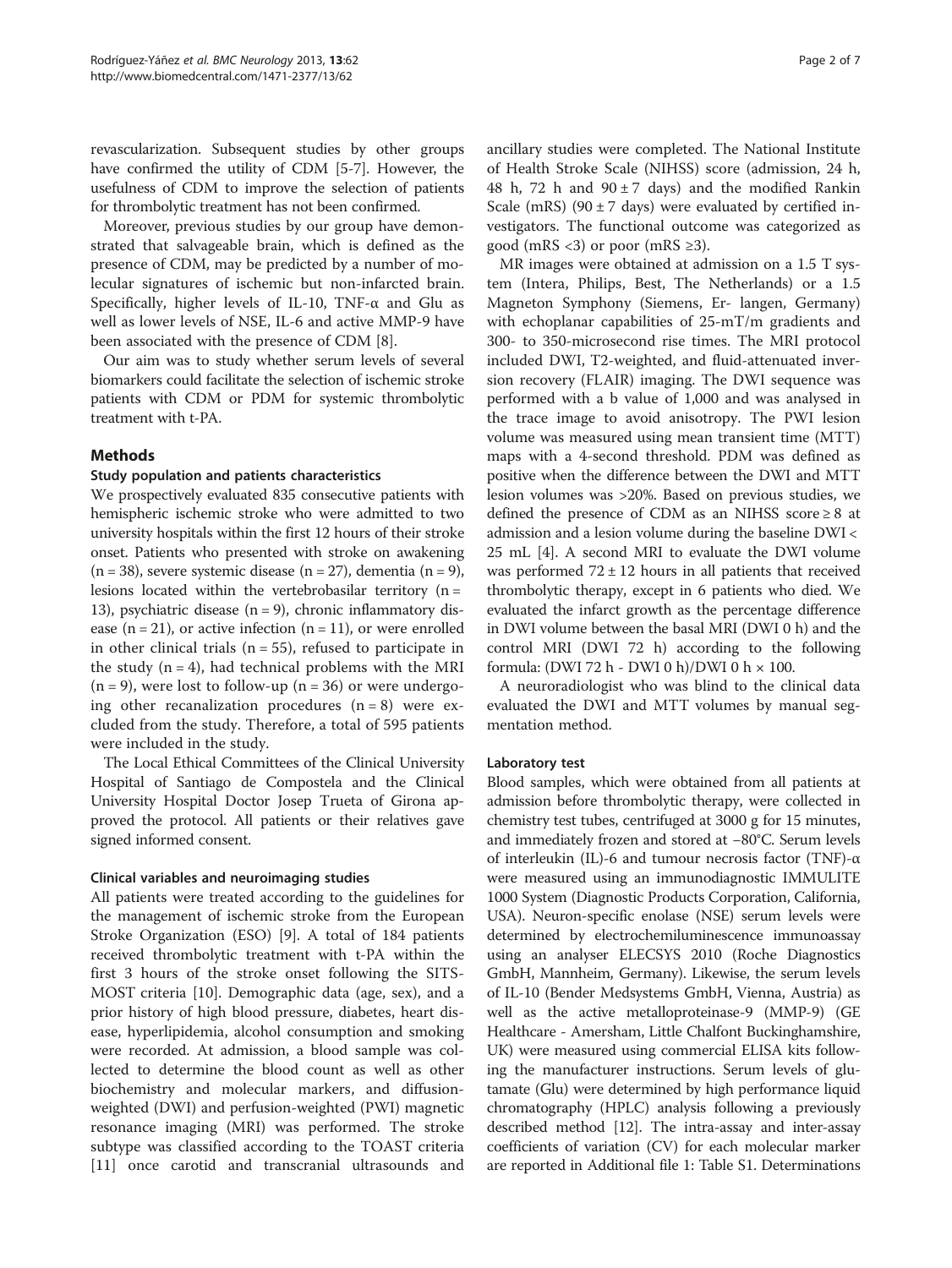<span id="page-2-0"></span>

were performed in a laboratory that was blind to the clinical and neuroimaging data.

#### Statistical analysis

Results are expressed as percentages for the categorical variables and as either the mean (SD) or median [quartiles] for the continuous variables depending on whether or not, respectively, the data followed a normal distribution. Proportions were compared using the chi-square test. The Student's t test (normal data) or the Mann– Whitney test (non-normal data) was used to compare continuous variables between 2 groups, and the ANOVA test was used to compare across more than 2 groups. Bivariate correlations were determined by the Pearson's correlation coefficient. ROC curves were configured to establish cut-off points for molecular marker levels that optimally predicted good functional outcome.

Due to the colinearity between the molecular markers, the influence of each marker on the functional outcome at 3 months was assessed in a separate logistic regression model and adjusted for the main baseline variables that

were related to good functional outcome (mRS <3) in the univariate analyses ( $p < 0.05$ ). Results were expressed as adjusted odds ratios (OR) with the corresponding 95% confidence intervals (95% CI). Statistical analyses were conducted using SPSS 16.0 for Mac.

# Results

All patients had DWI-MRI performed at admission, and 237 patients (39.8%) had PWI-MRI performed at admission. CDM was found in 244 patients (41.0%) and PDM in 189 of 237 patients (79.7%).

No differences in functional outcome at 3 months were found in patients with or without CDM or PDM who did not received thrombolytic therapy. However, patients with CDM who received thrombolytic treatment showed a better outcome than patients without CDM (3  $[1,4]$  vs. 2  $[0,3]$ , p = 0.001). In contrast, a good functional outcome at 3 months was independent of PDM status (2 [1,4] vs. 3 [1,4],  $p = 0.361$ ) (Figure 1).

A total of 184 patients (30.9%) received thrombolytic treatment according to the SITS-MOST criteria. Patients

Table 1 Molecular profiles of patients with perfusion-diffusion mismatch (PDM) and clinical-diffusion mismatch (CDM) who received or did not receive thrombolytic treatment

|                 | PDM $(n = 100)$ |                       | $CDM (n = 184)$ |                 |                 |          |
|-----------------|-----------------|-----------------------|-----------------|-----------------|-----------------|----------|
|                 | $NO (n = 21)$   | <b>YES</b> $(n = 79)$ | р               | $NO (n = 92)$   | $YES (n = 92)$  | p        |
| NSE (ng/mL)     | $72.4 + 9.0$    | $20.7 \pm 6.1$        | 0.449           | $24.6 \pm 8.3$  | $21.4 \pm 5.8$  | 0.002    |
| $IL-10$ (pg/mL) | $8.8 + 7.0$     | $22.5 + 14.9$         | < 0.0001        | $8.6 \pm 8.0$   | $30.9 + 14.7$   | < 0.0001 |
| Glutamate (µM)  | $150.9 + 102.2$ | $207.7 \pm 177.9$     | 0.290           | $152.5 + 91.5$  | $226.6 + 186.9$ | 0.031    |
| $IL-6$ (pg/mL)  | $9.9 + 8.9$     | $11.9 \pm 8.6$        | 0.250           | $20.9 + 17.7$   | $14.2 \pm 7.6$  | 0.109    |
| $TNF-a$ (pg/mL) | $10.3 + 6.3$    | $11.5 + 8.2$          | 0.774           | $12.4 + 6.6$    | $18.4 + 12.6$   | 0.003    |
| MMP-9 (ng/mL)   | $74.0 + 16.6$   | $21.0 \pm 11.9$       | 0.745           | $29.6 \pm 18.4$ | $20.2 + 8.4$    | < 0.0001 |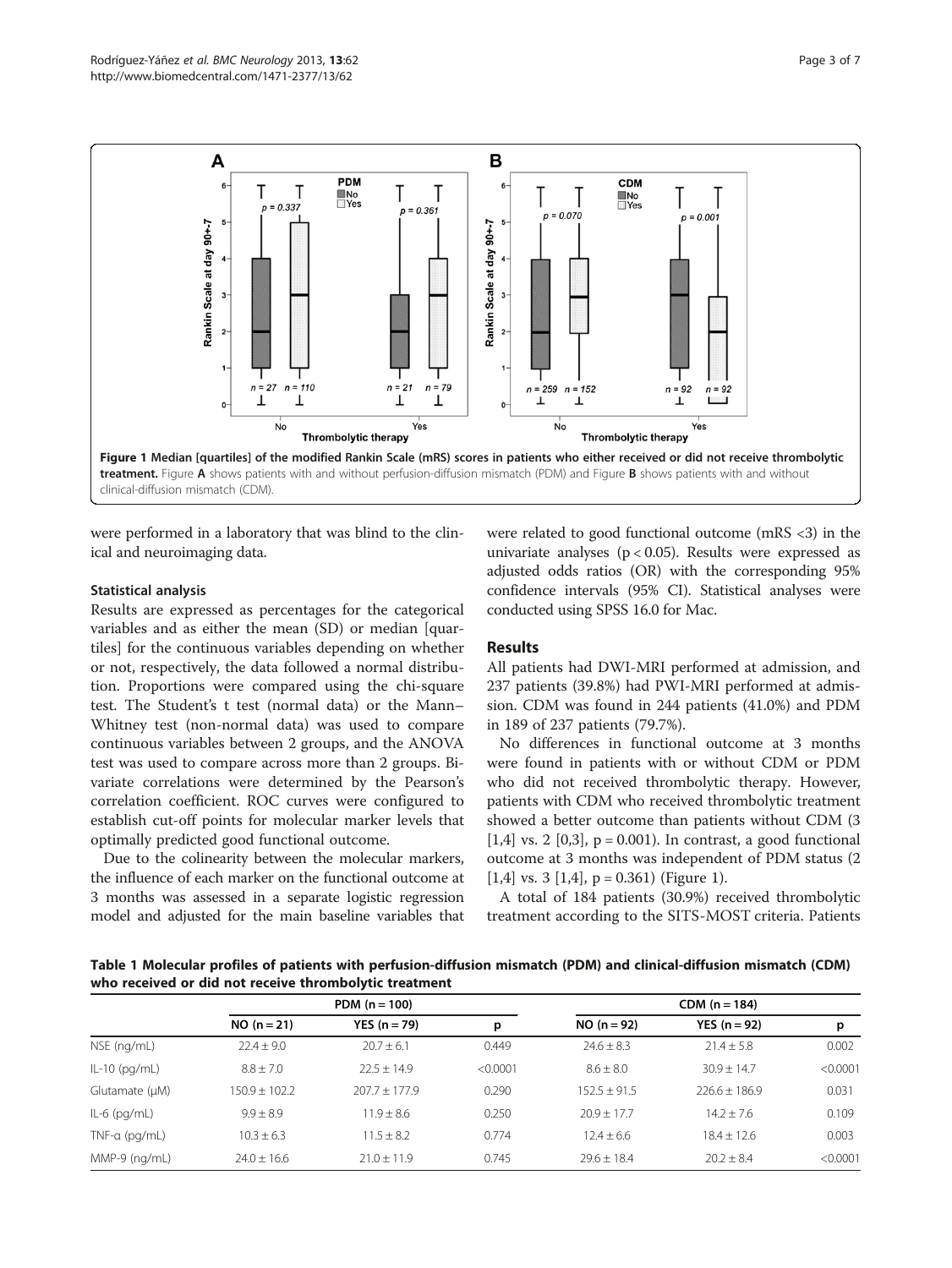who presented with PDM and were treated with t-PA had higher IL-10 levels at admission. In contrast, patients with CDM had higher levels of IL-10 as well as Glu and TNF-α and lower levels of NSE and active MMP-9 (Table [1\)](#page-2-0).

Table 2 shows the baseline characteristics of patients who received thrombolytic treatment by outcome group. A good outcome was observed in 103 patients (56.0%) and a poor outcome was observed in 81 patients (44.0%). Patients with a good outcome were younger and had lower stroke severity and smaller DWI and MTT volumes at admission compared with patients with a poor outcome. The only molecular marker that was independently

associated with a good outcome in patients treated with t-PA was IL-10, which was significantly associated with a good outcome in patients with PDM (OR: 1.08, CI 95%: 1.94-17.22) as well as CDM (OR: 1.09, CI 95%: 1.04-1.13). We found that an IL-10 level  $\geq$  30 pg/mL predicts a good functional outcome at 3 months with a specificity of 88% and a sensibility of 86% (area under the curve, 0.952; p < 0.0001).

Figure [2](#page-4-0) shows the distribution of mRS scores in the thrombolytic patients with PDM and CDM categorized by IL-10 levels. Patients with PDM who also had IL-10 levels ≥30 mg/mL had a good outcome more frequently than patients with PDM with lower IL-10 levels (72.7 vs.

| Table 2 Baseline characteristics of patients who received thrombolytic treatment by outcome groups |  |  |  |
|----------------------------------------------------------------------------------------------------|--|--|--|
|----------------------------------------------------------------------------------------------------|--|--|--|

|                                       | Poor outcome $(n = 81)$ | Good outcome $(n = 103)$ | p        |
|---------------------------------------|-------------------------|--------------------------|----------|
| Age, years                            | $71.4 \pm 9.3$          | $64.3 \pm 13.5$          | < 0.0001 |
| Male gender, %                        | 54.3                    | 61.2                     | 0.370    |
| Time from stroke onset, minutes       | $84.7 \pm 36.4$         | $102.9 \pm 83.8$         | 0.234    |
| <b>TOAST</b>                          |                         |                          | 0.095    |
| - Atherothrombotic, n (%)             | 16.0                    | 13.6                     |          |
| - Cardioembolic, n (%)                | 59.3                    | 49.5                     |          |
| - Lacunar, n (%)                      | $\circ$                 | 5.8                      |          |
| - Undetermined, n (%)                 | 24.7                    | 31.1                     |          |
| History of hypertension, n (%)        | 59.3                    | 50.5                     | 0.297    |
| History of diabetes, n (%)            | 12.3                    | 9.7                      | 0.637    |
| History of dyslipemia, n (%)          | 21.0                    | 32.0                     | 0.099    |
| Smoking history, n (%)                | 14.8                    | 12.6                     | 0.672    |
| Alcohol consumption, n (%)            | 6.2                     | 9.7                      | 0.429    |
| History of coronary disease, n (%)    | 11.1                    | 12.6                     | 0.822    |
| History of atrial fibrillation, n (%) | 35.8                    | 25.2                     | 0.145    |
| Previous stroke or TIA, n (%)         | 14.8                    | 8.7                      | 0.245    |
| Systolic blood pressure, mmHg         | $159.1 \pm 24.4$        | $155.6 \pm 27.6$         | 0.327    |
| Diastolic blood pressure, mmHg        | $86.7 \pm 16.5$         | $83.5 \pm 15.1$          | 0.180    |
| Body temperature, °C                  | $36.2 \pm 2.3$          | $36.4 \pm 0.4$           | 0.218    |
| Glucose levels, mg/dL                 | $129.5 \pm 32.2$        | $126.3 \pm 40.0$         | 0.142    |
| Leukocytes, 10 <sup>3</sup> /mL       | $8.2 \pm 2.3$           | $8.7 \pm 2.9$            | 0.349    |
| Platelets, 10 <sup>3</sup> /mL        | $223.6 \pm 64.0$        | $247.3 \pm 86.7$         | 0.086    |
| Fibrinogen, mg/dL                     | $433.7 \pm 114.7$       | $412.6 \pm 138.3$        | 0.069    |
| NIHSS at admission                    | 18 [14, 20]             | $11$ [7, 16]             | < 0.0001 |
| DWI volume at admission, mL           | $56.0 \pm 60.2$         | $16.7 \pm 20.2$          | < 0.0001 |
| MTT volume at admission, mL           | $143.2 \pm 87.4$        | $72.3 \pm 79.9$          | < 0.0001 |
| Neuron-specific enolase (ng/mL)       | $23.8 \pm 7.4$          | $22.4 \pm 7.2$           | 0.202    |
| Interleukin-10 (pg/mL)                | $12.9 \pm 10.7$         | $25.1 \pm 17.9$          | < 0.0001 |
| Tumor necrosis factor-a (pg/mL)       | $13.8 \pm 8.7$          | $16.7 \pm 11.5$          | 0.057    |
| Interleukin-6 (pg/mL)                 | $21.1 \pm 17.3$         | $14.8 \pm 9.9$           | 0.002    |
| Active metalloproteinase-9 (ng/mL)    | $27.8 \pm 17.7$         | $22.6 \pm 12.1$          | 0.026    |
| Glutamate (µM)                        | $212.7 \pm 147.5$       | $171.4 \pm 152.6$        | 0.065    |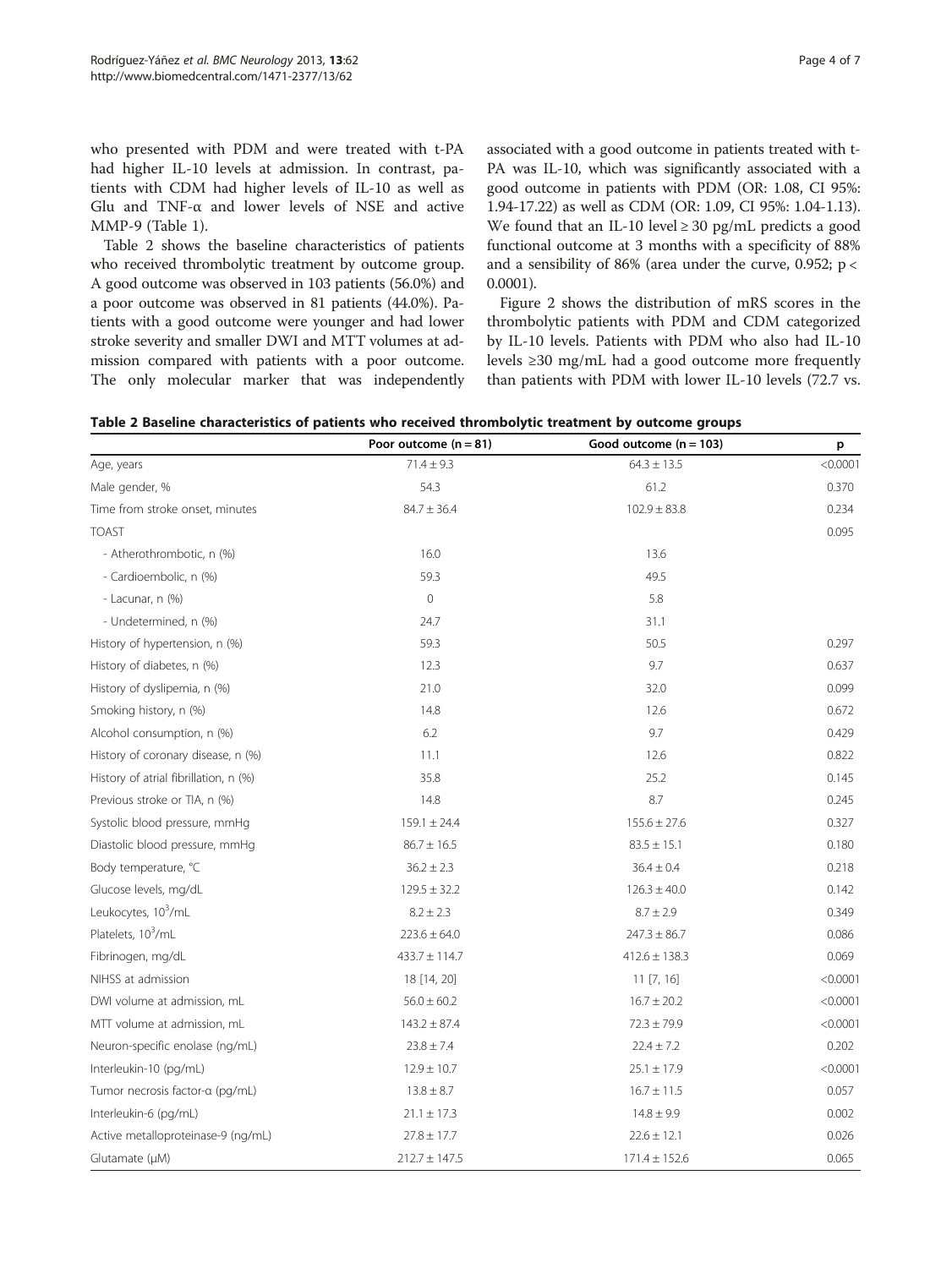<span id="page-4-0"></span>

31.6%,  $p = 0.002$ ). Similar results were found for patients with CDM and IL-10 levels  $\geq$ 30 mg/mL (86.4 vs. 50.0%, p < 0.0001). In the logistic regression model, IL-10 levels ≥30 mg/mL were independently associated with a good functional outcome at 3 months in patients with PDM (OR: 18.88, CI 95%: 3.13-53.03) and CDM (OR: 7.47, CI 95%: 2.52-22.12), after adjusting for age and NIHSS at admission (The DWI volume was not included in this model because it is a surrogate variable of CDM and PDM. However, in a logistic regression model that included DWI volume at admission, the IL-10 levels maintain independence. These data are shown in Table 3).

In patients who were treated with t-PA, IL-10 serum levels were negatively correlated with an increase in DWI volume during the first 72 hours (Pearson's coefficient =  $-0.330$ , p < 0.0001). This increase in DWI volume during the first 72 hours was associated with higher glutamate levels (Pearson's coefficient =  $0.336$ ,  $p < 0.0001$ ). This correlation between glutamate levels and an increase in DWI volume during the first 72 hours was higher in patients with IL-10 levels <30 mg/mL (Pearson's coeffi $cient = 0.613$ ,  $p < 0.0001$ ) and disappeared in patients with IL-10 levels  $\geq$ 30 mg/mL (Pearson's coefficient = 0.193,  $p = 0.056$ ).

# **Discussion**

We have found that IL-10 levels are associated with the presence of PDM and CDM, and that IL-10 levels ≥30 pg/mL are independently associated with a good outcome in thrombolytic patients with both PDM and CDM. Therefore, IL-10 serum levels may be used in combination with PDM or CDM to improve the selection of patients for recanalization because patients with CDM or PDM and IL-10 ≥30 mg/mL have a better functional outcome at 3 months.

The value of PDM is controversial. Currently, no evidence exists to support or refute its significance in the diagnosis of ischemic stroke [\[2\]](#page-6-0). Several studies have found that PDM is not associated with either functional outcome or infarct growth in patients with ischemic stroke with or without tPA treatment [\[13,14](#page-6-0)]. CDM is a more accessible and simple technique. Although some studies have failed to find an association between CDM and functional outcome after thrombolytic therapy [\[15](#page-6-0)], other studies have found that the presence of CDM is associated with a better functional outcome after t-PA treatment, even in cases in which t-PA treatment has been conducted beyond the 3-hour therapeutic window [[7,16,17\]](#page-6-0). Therefore, the utility of CDM for the selection of ischemic stroke patients for thrombolytic treatment remains unclear.

Table 3 Logistic regression model including those variables that were significant in the univariate model forcing the inclusion of DWI volume at admission (model 1) and DWI volume and NIHSS score and admission (model 2)

| Model 1          | <b>OR</b> | CI 95%        |
|------------------|-----------|---------------|
| $II - 10$ levels | 1.05      | $1.01 - 1.08$ |
| IL-10 ≥30 pg/mL  | 2.86      | 1.06-7.82     |
| DWI volume       | 0.98      | $0.97 - 0.98$ |
| Model 2          | OR        | CI 95%        |
| IL-10 levels     | 1.07      | $1.03 - 1.11$ |
| IL-10 ≥30 pg/mL  | 3.14      | 1.04-9.51     |
| DWI volume       | 0.99      | $0.99 - 1.00$ |
| NIHSS score      | 0.77      | $0.73 - 0.81$ |
|                  |           |               |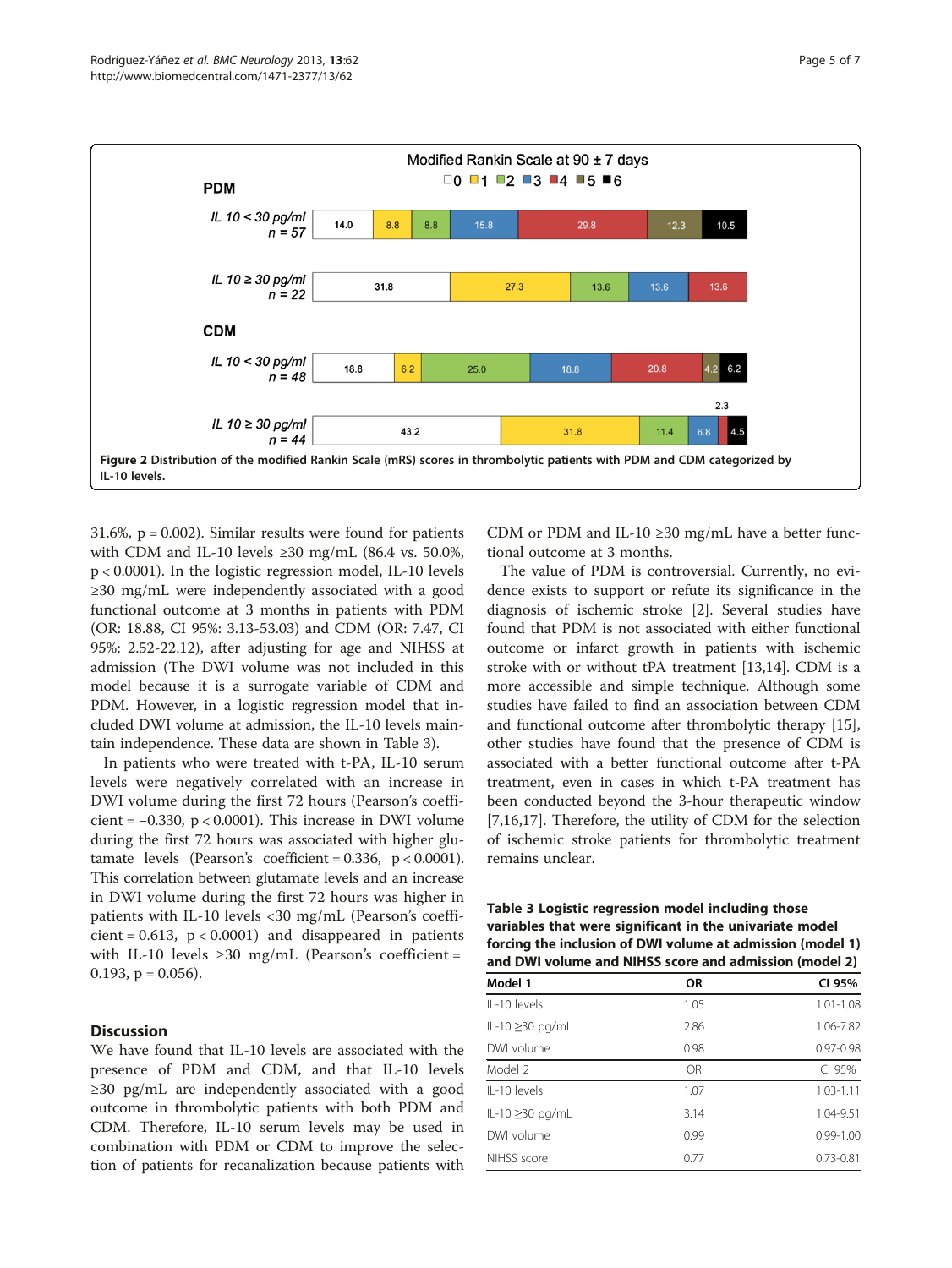<span id="page-5-0"></span>Several molecular markers have been identified as diagnostic and prognostic factors in acute ischemic stroke. In our study, we selected molecular markers that are associated with infarcted brain tissue, including IL-6 [\[18\]](#page-6-0), NSE [[19](#page-6-0)] and MMP-9 [\[20\]](#page-6-0), as well as molecular markers that are associated with ischemic penumbra, including IL-10, TNF- $\alpha$  and glutamate [\[21,22](#page-6-0)]. We found that patients with CDM had higher levels of IL-10, TNF-α and Glu, which indicates more tissue in the ischemic penumbra, as well as lower levels of NSE and MMP-9, which indicates lower levels of infarcted tissue. These findings suggest that CDM is an appropriate marker of at-risk brain tissue, as we have observed previously [\[8\]](#page-6-0). In contrast, our results showed that patients with PDM had higher levels of IL-10 only. Therefore, these results suggest that PDM is a worse surrogate than CDM for the detection of at-risk brain tissue.

Only IL-10 levels were independently associated with a good functional outcome in thrombolytic patients with CDM and PDM. Therefore, we conclude that this molecular marker is the best marker to identify at-risk brain tissue. IL-10 is an anti-inflammatory molecule that is secreted mainly by the lymphocytes and monocytes/ macrophages to block pro-inflammatory actions [\[23](#page-6-0)]. Several studies have shown the neuroprotective effects of the administration of IL-10 in experimental models of cerebral ischemia [\[24,25](#page-6-0)]. Furthermore, patients with better clinical outcomes have shown higher IL-10 levels [[26\]](#page-6-0). In our study, we have observed a negative correlation between IL-10 levels and infarct growth, which further suggests a neuroprotective effect of IL-10. Patients with lower IL-10 levels also showed greater infarct growth during the first 72 hours following the onset of the stroke. Our results showed a correlation between glutamate levels and DWI lesion growth, which suggests that this increase in infarct volume is associated with an excitotoxic effect of Glu. However, this association disappears in patients with IL-10 levels  $\geq$ 30 mg/mL, which suggests a possible neuroprotective effect that blocks these excitotoxic mechanisms. More studies are needed to confirm these results. Another possible explanation is that high levels of IL-10 may be associated with a higher rate of recanalization. However, we cannot confirm this theory with our study because we do not have data on recanalization after rtPA therapy.

A routine test for IL-10 does not exist. Currently, IL-10 levels are determined by commercial ELISA kits. However, this method is simple and inexpensive and could be used in the future within Emergency Departments to facilitate the selection of candidates for recanalization therapies.

Our study has some limitations. First, PWI-MRI was performed in a small percentage of patients. This small sample size may have prevented us from reaching statistical significance to identify the utility of PDM in selecting patients for revascularization techniques.

Second, this exploratory study has not prospectively investigated an a priori hypothesis. Therefore, these results should be confirmed in future studies. Finally, we did not control for potential confounding variables, such as pre-treatment with statins, which may interfere with molecular marker levels.

In conclusion, IL-10 levels  $\geq 30$  mg/mL increase the ability to identify salvageable brain tissue in patients with CDM and PDM and facilitates the selection of ischemic stroke patients for systemic thrombolysis.

#### **Conclusions**

This project has been partially supported by grants from the Spanish Ministry of Science and Innovation (Fondo de Investigaciones Sanitarias, Instituto Salud Carlos III, RETICS-RD06/0026 and PI081472) and Xunta de Galicia (Consellería de Economía e Industria: 09CSA057918PR, Consellería de Sanidade: PS09/32).

P R-C and D B are funded by Instituto de Salud Carlos III (Programa Miguel Servet and Programa Sara Borrell respectively).

# Additional file

[Additional file 1: Table: S1.](http://www.biomedcentral.com/content/supplementary/1471-2377-13-62-S1.doc) Intra- and inter-assay coefficients of variation (CV) for each molecular marker.

#### Competing interests

The authors report no conflicts of interests.

#### Authors' contributions

To qualify for authorship, we indicate the contribution of each author to this manuscript: MR-Y, M C, TS, JC and MB have conceived and designed the research; analysed and interpreted the data; and handled funding and supervision. MR-Y, TS and MB have drafted the manuscript and JC has performed the statistical analyses. JS, AD, JC and MB assisted in the analysis and interpretation of the data and contributed critical revisions to the manuscript of important intellectual content. TS and DB acquired, analysed and interpreted the molecular data and supervised the study. PR-C, SP and JAC assisted with the acquisition, analysis and interpretation of the clinicalradiological data and contributed critical revisions to the manuscript of important intellectual content. All authors read and approved the final manuscript.

#### Study funding

This project has been partially supported by grants from the Spanish Ministry of Science and Innovation (Fondo de Investigaciones Sanitarias, Instituto Salud Carlos III, RETICS-RD06/0026 and PI081472) and Xunta de Galicia (Consellería de Economía e Industria: 09CSA057918PR, Consellería de Sanidade: PS09/32).

#### Author details

<sup>1</sup>Department of Neurology, Clinical Neurosciences Research Laboratory, Hospital Clínico Universitario, Universidad de Santiago de Compostela, IDIS, Santiago de Compostela, Spain. <sup>2</sup>Department of Neurology, Hospital Universitario Doctor Josep Trueta, Girona, Spain. <sup>3</sup>Department of Neurology, Hospital Universitario Germans Trias i Pujol, Universidad Autónoma de Barcelona, Barcelona, Spain. <sup>4</sup>Department of Radiology (Institut de Diagnostic per la Imatge [IDI]), Hospital Universitario Doctor Josep Trueta, IDIBGi, Girona, Spain. <sup>5</sup>Department of Neuroradiology, Hospital Clínico Universitario, Santiago de Compostela, Spain. <sup>6</sup>Universidad de Santiago de Compostela IDIS, Santiago de Compostela, Spain.